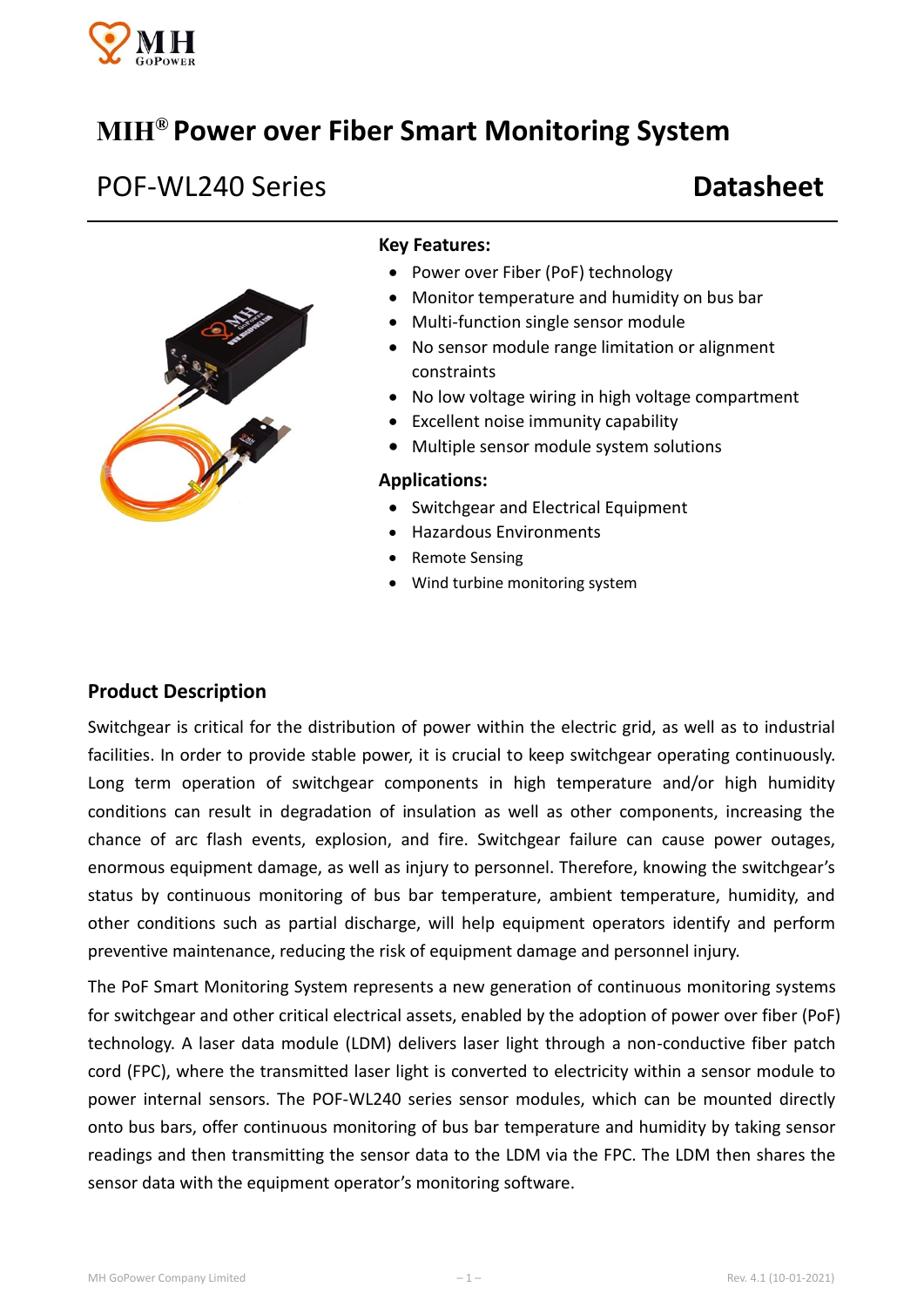

The PoF Smart Monitoring System's non-conductive FPC provides very high voltage and electrical noise isolation ensuring sensor reading data integrity and accuracy. These features make it possible for the POF-WL240 series sensor modules to be placed directly on electrically noisy bus bars, therefore providing valuable monitoring data of switchgear.

| Temperature Range            | $-20 °C \approx 120 °C$                                     |
|------------------------------|-------------------------------------------------------------|
| <b>Temperature Accuracy</b>  | $\pm$ 0.5 °C                                                |
| <b>Humidity Range</b>        | $0\%$ ~ 100%                                                |
| <b>Humidity Accuracy</b>     | ± 3%                                                        |
| <b>Operating Environment</b> | $-20$ °C $\sim$ 120 °C, 0% $\sim$ 100% RH (no condensation) |

## **WL240-TH (temperature and humidity sensor module)**



Note: Sensor module could be attached firmly to the monitoring surface to avoid any danger from components coming loose.

# **Fiber Patch Cords (FPCs)**

| l Connectors                 | One FPC with FC connectors for laser power<br>One FPC with ST connectors for data transfer |
|------------------------------|--------------------------------------------------------------------------------------------|
| Length                       | 2m, 6m, 20m, or custom length options                                                      |
| <b>Operating Environment</b> | $-20$ °C $\sim$ 120 °C, 0% $\sim$ 100% RH (no condensation)                                |

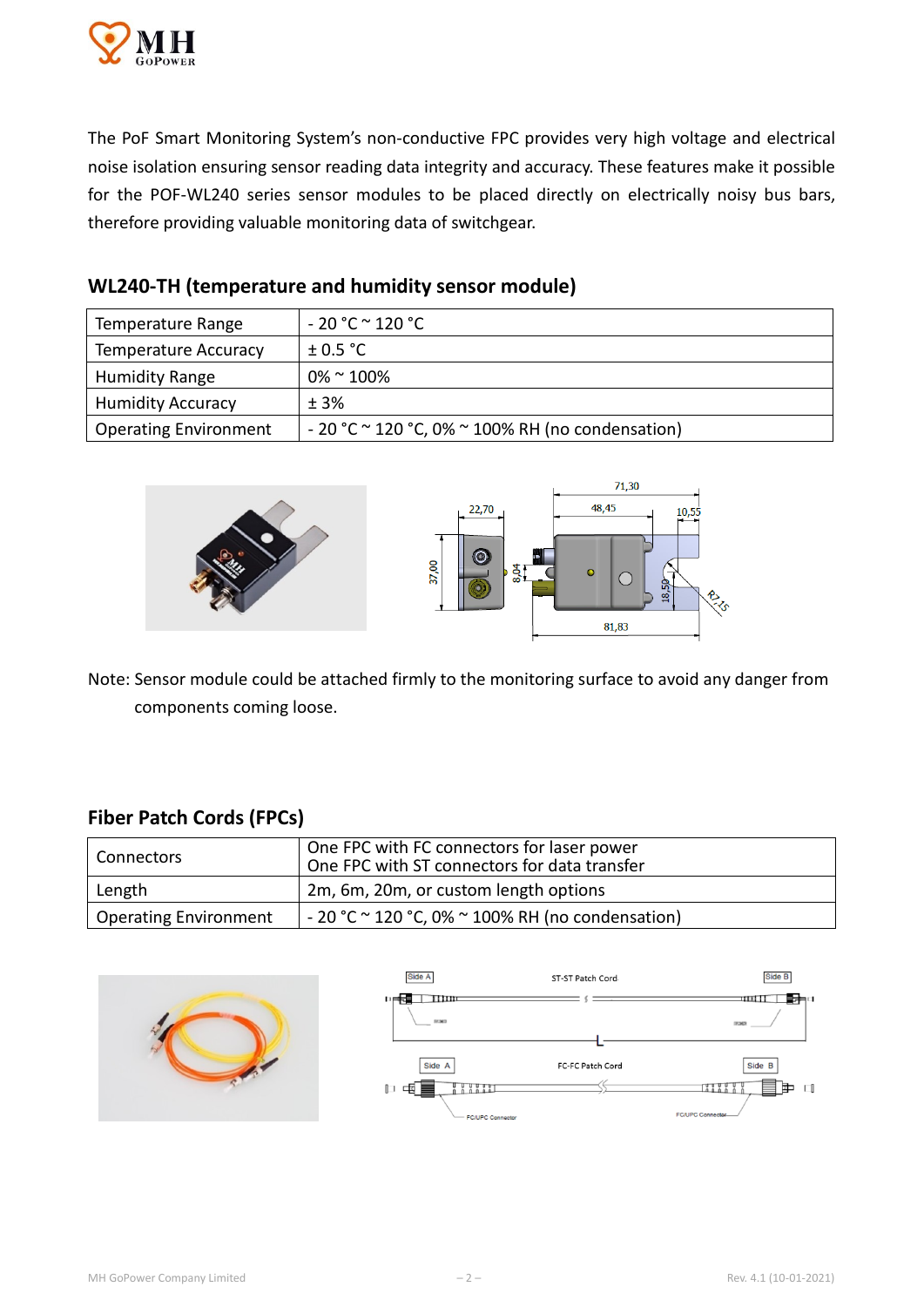

### **LDM – Laser Data Module**

| Laser Wavelength - PoF       | 976 nm                                                       |
|------------------------------|--------------------------------------------------------------|
| Laser Output Power - PoF     | 1.25W                                                        |
| LED Wavelength - Data        | 850 nm                                                       |
| LED Output Power - Data      | 45 µW                                                        |
| Interface Type               | RS-485                                                       |
| <b>Transmission Rate</b>     | 115200 bps                                                   |
| <b>Standard Power</b>        | AC 100V ~ 240V; CE Safety EN 60950-1 certified power adaptor |
| <b>Operating Environment</b> | - 20 °C $\sim$ 70 °C, 10% $\sim$ 95% RH (no condensation)    |





# **Supplied Power Adapter**

| Power Input                  | AC 100V $\sim$ 240V, 50 $\sim$ 60 Hz                       |
|------------------------------|------------------------------------------------------------|
| Output Voltage               | 5V                                                         |
| <b>Output Current</b>        | 6A                                                         |
| <b>Connector Diameter</b>    | $02.1$ mm                                                  |
| <b>Operating Environment</b> | $-30$ °C $\sim$ 70 °C, 20% $\sim$ 90% RH (no condensation) |

Note: CE Safety EN 60950-1 certified.





## **Laser Safety**

When operated with all components properly assembled, the PoF Smart Monitoring System is considered a closed system and is thus classified as a Class 1 laser product, according to IEC 60825-1:2014 / DIN EN 60825-1:2015-07. The PoF Smart Monitoring System is classified as a Class 1 laser product as long as the laser data module (LDM) is turned on only after checking all connections, confirming the laser case is securely closed, and the integrity of the fiber patch cord (FPC) as advised in the assembly instructions has been confirmed. However, this classification of Class 1 does not cover the danger arising from an accidental disconnection of the FPC, damage to the FPC before or during operation, or improper assembly, all of which may result in exposure to higher Class 4 levels.